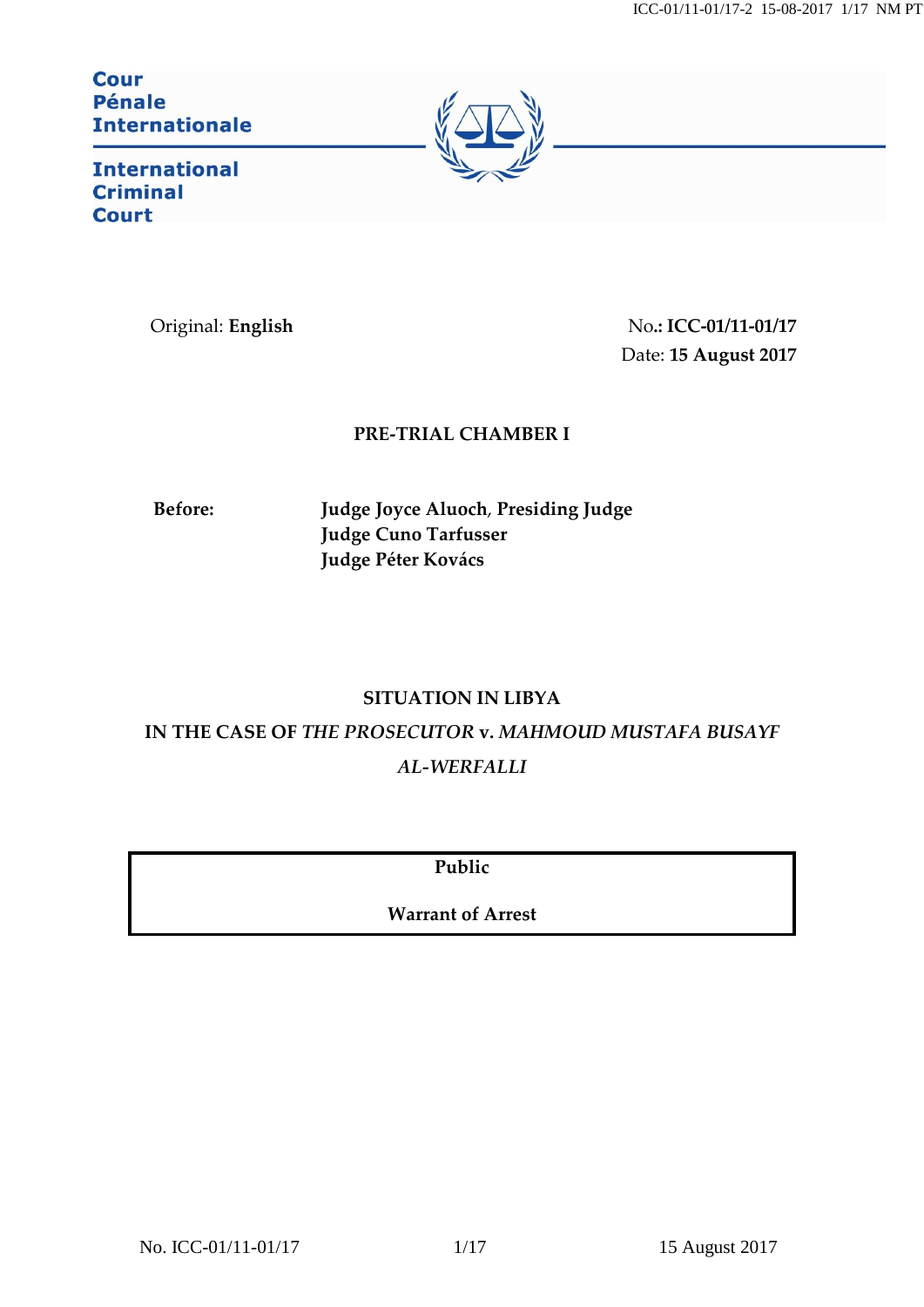**The Office of the Prosecutor** Fatou Bensouda, Prosecutor James Stewart, Deputy Prosecutor **Counsel for the Defence Legal Representatives of Victims Legal Representatives of Applicants Unrepresented Victims Unrepresented Applicants for Participation/Reparation The Office of Public Counsel for Victims The Office of Public Counsel for the Defence States Representative REGISTRY Others Registrar** Herman von Hebel **Counsel Support Section Victims and Witnesses Unit Detention Section Victims Participation and Reparations Other**

**Warrant to be notified, in accordance with Regulation 31 of the Regulations of the Court, to:**

**Section**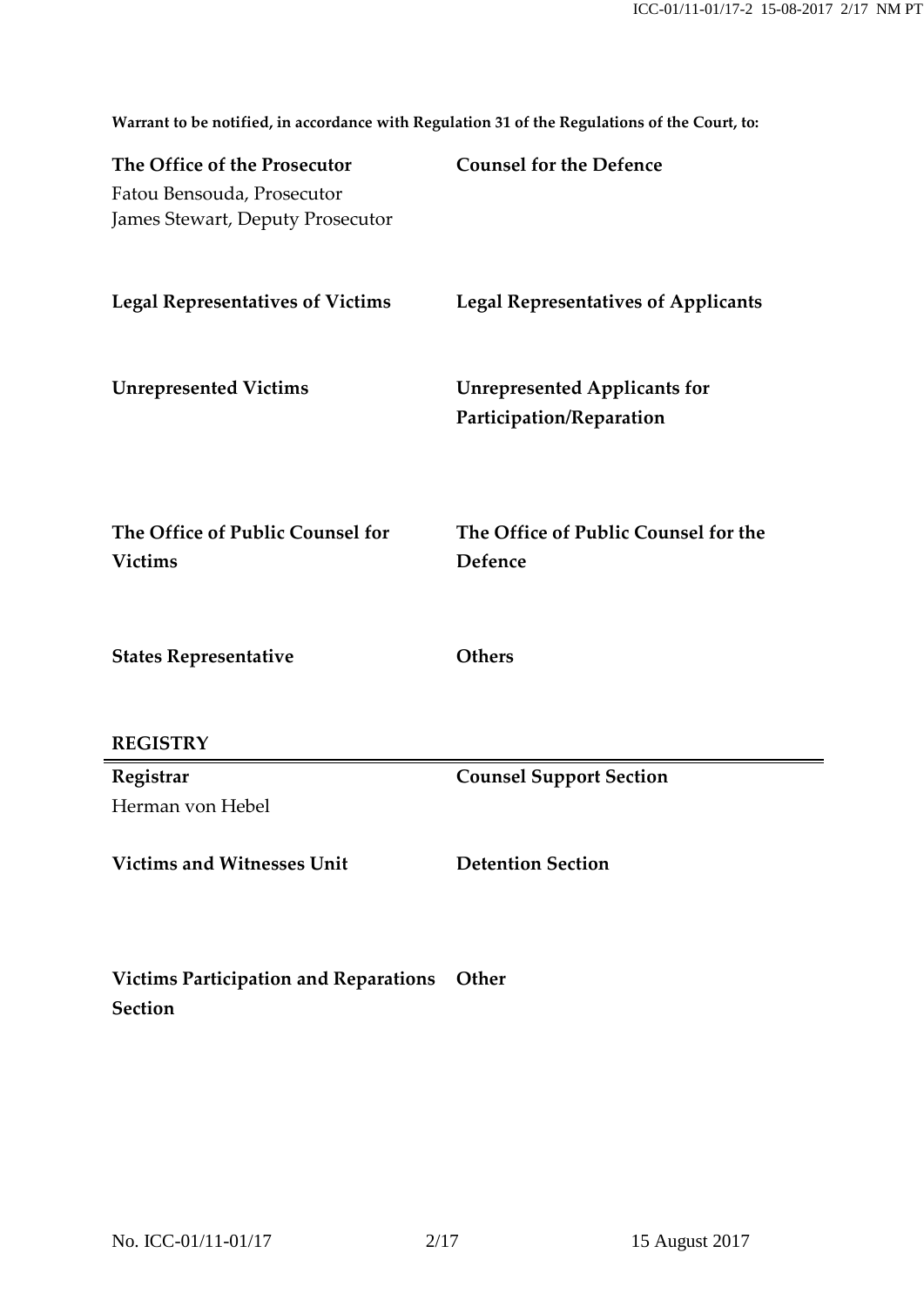**PRE-TRIAL CHAMBER I** (the "Chamber") of the International Criminal Court (the "Court") issues this warrant of arrest pursuant to article 58(1) of the Rome Statute (the "Statute") for

#### **Mahmoud Mustafa Busayf AL-WERFALLI**

a Libyan national, born in 1978, belonging to the al-Sahibani family of the Werfalla tribe, son of Na'imah Ibrahim Mahmoud, reported to live at Square 8, Number 40 Qundulah Road in the Bu-Hadimah area of Benghazi, commander in the Al-Saiqa Brigade, and graduate of the military college in Libya in Jamahiriya's  $41<sup>st</sup>$  graduation class, 1 September 2000, bearing the military service number 33568.<sup>1</sup>

#### **I. Procedural History**

1. On 26 February 2011, the United Nations Security Council (the "Security Council"), acting under Chapter VII of the Charter of the United Nations, unanimously adopted Resolution 1970, referring the situation in the Libyan Arab Jamahiriya since 15 February 2011 to the Prosecutor of the Court, in accordance with article 13(b) of the Statute, and urging all States and concerned regional and other international organisations to cooperate fully with the Court and the Prosecutor.<sup>2</sup>

2. On 1 August 2017, the Prosecutor submitted under seal the "Prosecution's urgent application under article 58 for a warrant of arrest against Mahmoud Mustafa Busayf AL-WERFALLI" (the "Application"). <sup>3</sup> The Prosecutor requested the Chamber to issue a warrant of arrest for Mahmoud Mustafa Busayf AL-WERFALLI ("Mr Al-Werfalli") for his alleged criminal responsibility under article 25(3)(a), (b) or (d) of the Statute for the war crime of murder, alleged to have been committed in seven incidents, taking place from on or before 3 June 2016 until on or about 17 July 2017,

<sup>1</sup> Alternative spellings of his last name include: "Al-Warfalli", "Al-Warfilli", "Al-Warfaly", "Al-Warfally" and "Al-Werfali". LBY-OTP-0053-1338, draft translation LBY-OTP-0053-1476, at 1477. <sup>2</sup> S/RES/1970 (2011).

<sup>3</sup> ICC-01/11/58-US-Exp, including three annexes.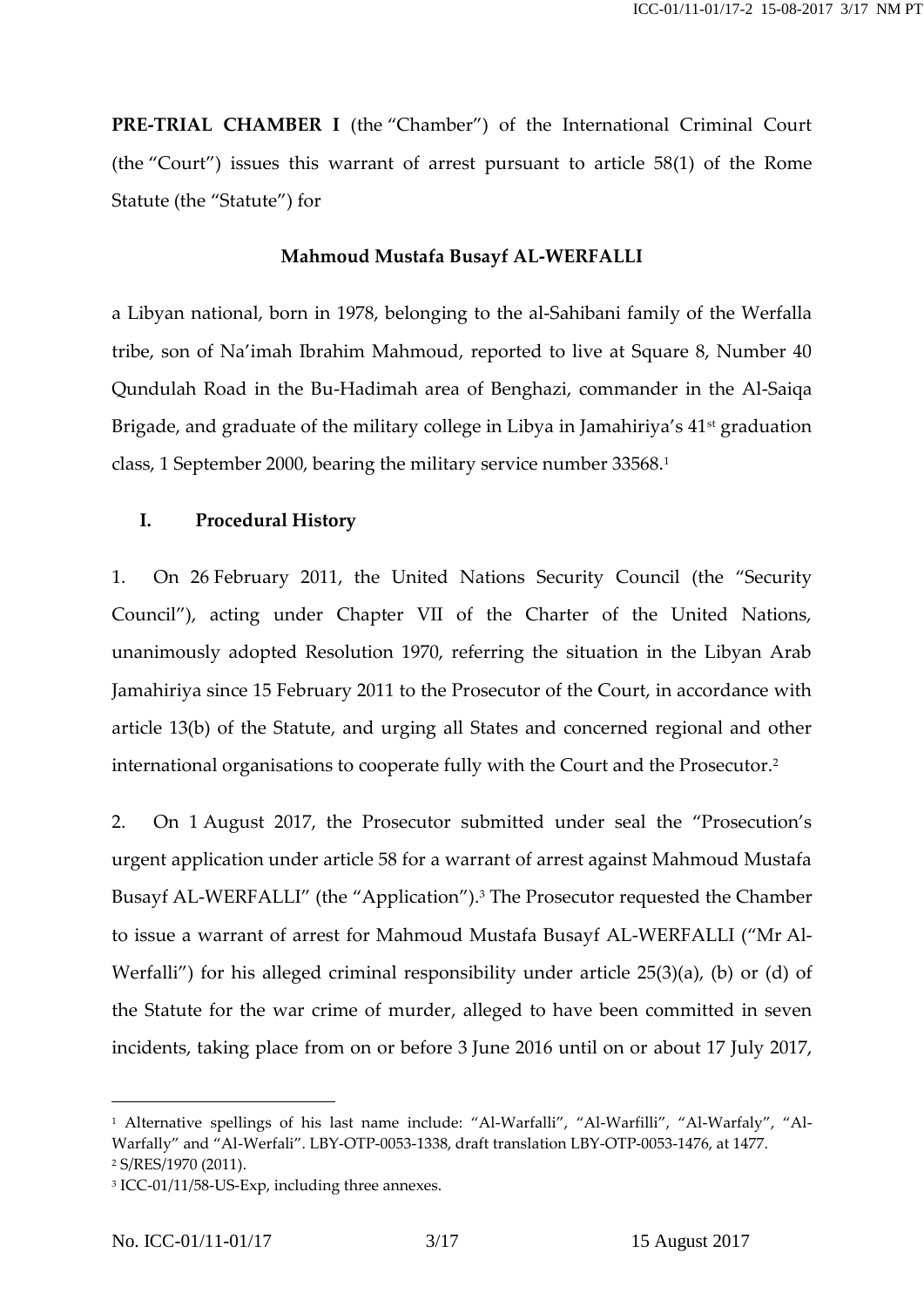in Benghazi or surrounding areas, in Libya, in violation of article 8(2)(c)(i) of the Statute.

### **II. Statement of Facts**

3. In issuing this warrant of arrest, the Chamber bases its findings on an analysis of the evidence supporting the Application, which includes, in particular (i) recordings of witness interviews and summaries of witness interviews; (ii) video material and transcripts of video material; (iii) internal orders, and social media posts by the Media Centre of the Al-Saiqa Brigade; and (iv) reports of international organizations, non-governmental organizations, and research centres. The findings of the Chamber are made based on the statutory standard applicable at this stage of the proceedings, *i.e.* "reasonable grounds to believe", as envisaged by article 58(1)(a) of the Statute.

4. In February 2011, violence erupted in Libya in the context of an uprising against the regime of Muammar Mohammed Abu Minyar Gaddafi ("Mr Gaddafi"). 4 By early March 2011, the situation had escalated into hostilities between governmental forces and rebel forces. 5

5. After the fall of the Gaddafi regime, the existing rebel forces did not lay down their arms and were not integrated into a national army.<sup>6</sup> Consequently, the following years were marked by periodic fighting between various armed groups.<sup>7</sup> In particular, major clashes erupted in Tripoli and surrounding areas in 2013 and 2014 between, *inter alia*, (i) Zintan brigades, affiliated with the Ministry of Defence;

<sup>4</sup> LBY-OTP-0022-2540, at 2545; LBY-OTP-0053-0990, at 1000, para. 32.

<sup>5</sup> LBY-OTP-0053-0990, at 1000; Pre-Trial Chamber I, *Prosecutor v. Al-Tuhamy Mohamed Khaled*, "Warrant of Arrest for Al-Tuhamy Mohamed Khaled with under seal and ex parte Annex", ICC-01/11-01-13-1, 18 April 2013, para. 6.

<sup>6</sup> LBY-OTP-0053-0990, at 1000, para. 33; at 1005, para. 52; LBY-OTP-0053-1098, at 1098, para. 2; LBY-OTP-0036-0219, at 0228; LBY-OTP-0053-1369, at 1380-1381; LBY-OTP-0053-1369, at 1390.

<sup>7</sup> LBY-OTP-0053-0990, at 1000, para. 33; LBY-OTP-0053-1134, at 1137-1139, paras. 22-31; LBY-OTP-0053-1098, at 1101, para. 16; LBY-OTP-0053-1204, at 1204, para. 2.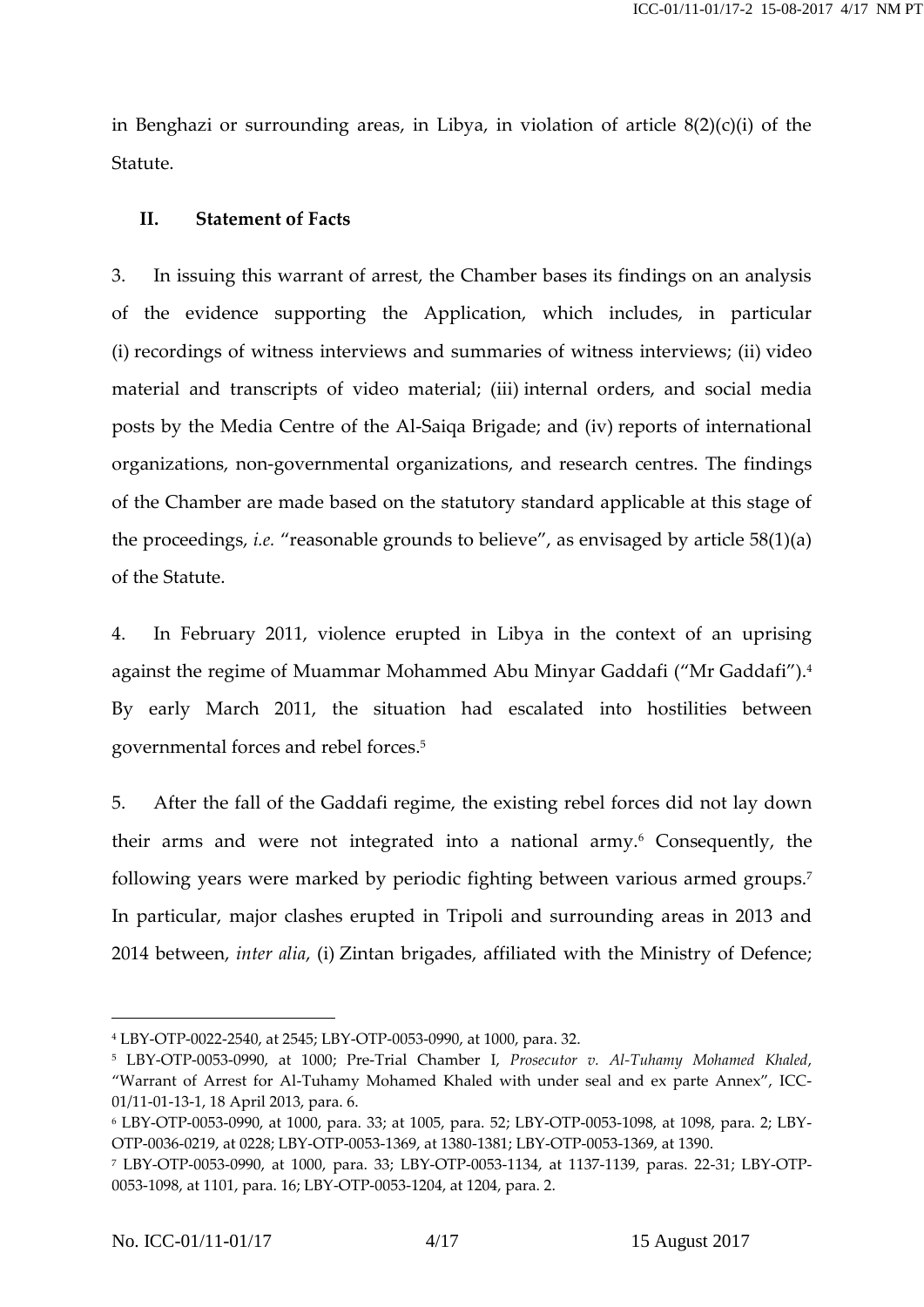(ii) the Supreme Security Committee in Tripoli, affiliated with the Ministry of Interior; <sup>8</sup> and (iii) the Libya Shields units. <sup>9</sup> The hostilities involved exchanges of heavy artillery and rocket fire, with the shelling of populated residential areas in Tripoli.<sup>10</sup>

6. In Benghazi, a coalition of army units, ex-revolutionary groups and tribal militias calling themselves the "Libyan National Army" (the "LNA"), <sup>11</sup> and acting under the command of General Khalifa Haftar ("General Haftar"), launched Operation Dignity, on 16 May 2014.<sup>12</sup> The reported objective of the operation was to fight terrorist groups in Benghazi, which included Ansar al-Sharia, the February 17 Revolutionary Martyrs' Brigade, the Rafallah Al-Sahati militia and the eastern Libya Shield brigade, <sup>13</sup> which joined forces to form the Benghazi Revolutionaries Shura Council (the "BRSC").<sup>14</sup> The violence gradually escalated, including aerial bombings and frequent missile and/or mortar attacks. <sup>15</sup> In mid-October 2014 and on 20 February 2016, General Haftar launched renewed military operations to oust the BRSC from the city.<sup>16</sup> The fighting between the LNA and the BRSC continued in Benghazi at least until 18 March 2017.<sup>17</sup>

<sup>8</sup> LBY-OTP-0053-1134, at 1138, para. 21.

<sup>9</sup> LBY-OTP-0053-1134, at 1138, paras 21-22; LBY-OTP-0053-0990, at 1001, paras 36-37; at 1008, paras 61- 62; and at 1080; LBY-OTP-0053-1204, at 1206, para. 17; LBY-OTP-0053-1369, at 1397-1398; and at 1389- 1390.

<sup>10</sup> LBY-OTP-0053-1204, at 1206, paras 18-19; LBY-OTP-0053-0990, at 1001, para. 36.

<sup>&</sup>lt;sup>11</sup> The Libyan National Army mentioned here should be distinguished from the Libyan National Army which existed during the Gaddafi regime.

<sup>12</sup> LBY-OTP-0048-0677, Track 1, 50:00-51:20; LBY-OTP-0053-0474, at 0487, para. 32; LBY-OTP-0053- 0990, at 1079.

<sup>13</sup> LBY-OTP-0053-0474, at 0487, para. 33; LBY-OTP-0053-0990, at 1001, para. 35; LBY-OTP-0053-1204, at 1205, para. 5; LBY-OTP-0053-1369, at 1395.

<sup>14</sup> LBY-OTP-0048-0677, Track 1, 57:55- 59:06; Track 2, 36:30-37:35; LBY-OTP-0053-0474, at 0487, para. 33; LBY-OTP-0053-0990, at 1007, para. 60.

<sup>15</sup> LBY-OTP-0053-0474, at 0487, para. 33, and at 0489, para. 42; LBY-OTP-0053-0990, at 1001, para. 35; LBY-OTP-0053-1204, at 1207, para. 25.

<sup>16</sup> LBY-OTP-0053-0990, at 1001, para. 35; LBY-OTP-0053-1170, at 1173, para. 15.

<sup>17</sup> LBY-OTP-0053-1152, at 1154, para. 15; LBY-OTP-0053-1187, at 1190, para. 18; LBY-OTP-0053-1437; LBY-OTP-0053-0643, at 0655, para. 48.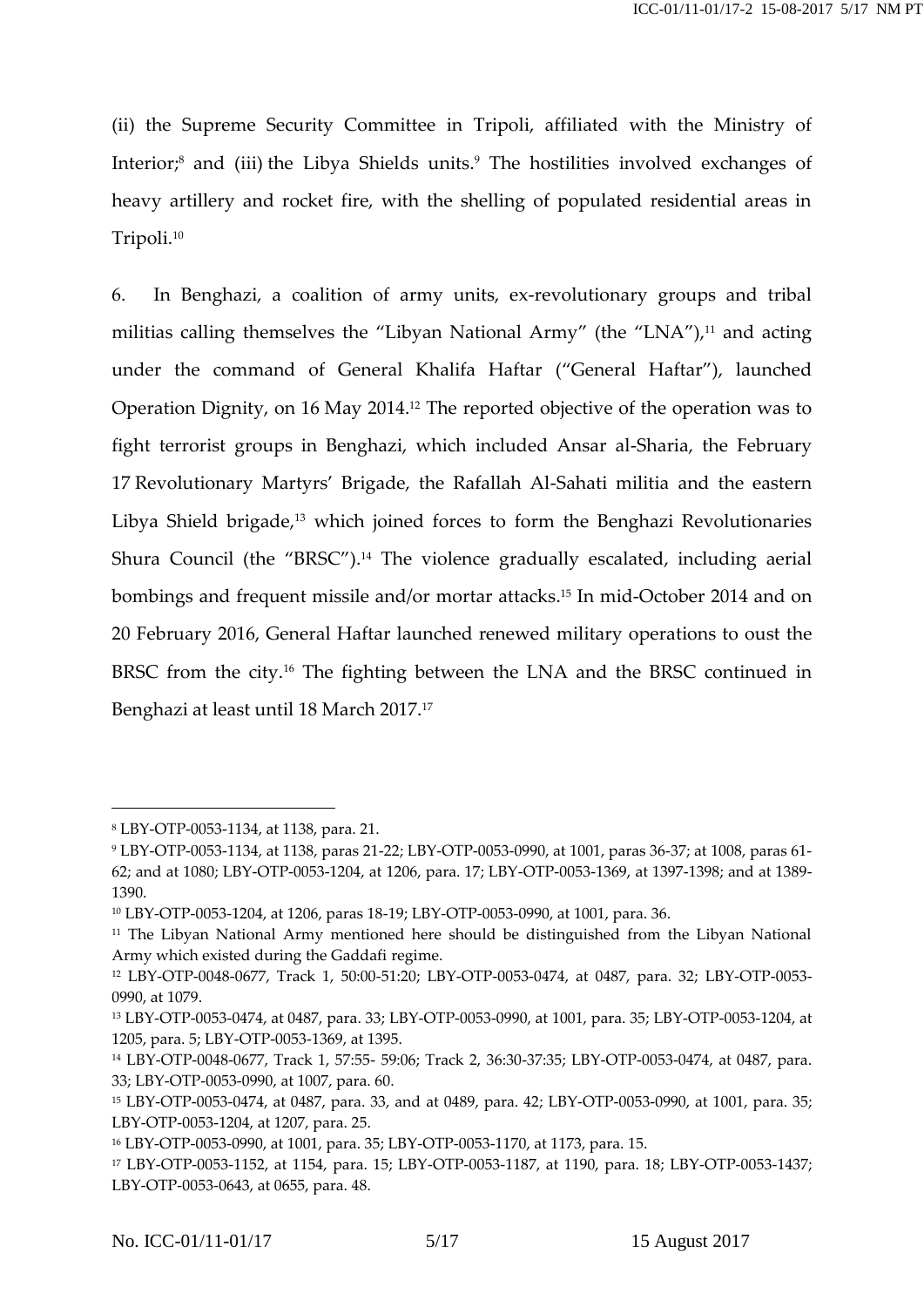7. One of the forces taking part in Operation Dignity was the Al-Saiqa Brigade, an elite unit which, during the Gaddafi regime, had been part of the Libyan National Army. <sup>18</sup> It defected at an early stage of the 2011 uprising and joined the revolutionary forces.<sup>19</sup> The group operates under the command of Colonel Wanis Abdel Kareem Bukhmada ("Colonel Bukhmada"),<sup>20</sup> who has the power to issue orders and appoint members of the group.<sup>21</sup> Among its ranks it numbers also field officers, such as Field Commander Major Muhammad al-Ghazali, Advances Coordinator Captain Anas al-Zuway, Inquiries Commander Sargent Fadl al-Hasi (deceased on 22 May 2017)<sup>22</sup> and Mr Al-Werfalli, as Axes Commander,<sup>23</sup> as well as other axes commanders.<sup>24</sup> The group is reported to have up to 5000 soldiers,<sup>25</sup> organized into divisions $^{26}$  and battalions. $^{27}$ 

8. The Al-Saiqa Brigade joined Operation Dignity in its early stages, in May 2014. 28 On 13 August 2016, General Haftar met with the Al-Saiqa commanders Mr Al-Werfalli, Major al-Ghazali, Captain al-Zuway, and Sargent al-Hasi to consider updates from the combat areas where the Al-Saiqa Brigade was stationed and to discuss ways to provide logistic and moral support to land forces.<sup>29</sup> On 17 August 2016, Colonel Bukhmada met with the officers and axes commanders of the Al-Saiqa Brigade, including Mr Al-Werfalli, to receive updates and plan a military operation in the west of Benghazi. <sup>30</sup> The Al-Saiqa Brigade remained active throughout

<sup>18</sup> Not to be confused with General Haftar's Libyan National Army mentioned above.

<sup>19</sup> LBY-OTP-0053-1369, at 1393.

<sup>20</sup> LBY-OTP-0048-0677, Track 1, 55:02-55:32; LBY-OTP-0053-1369, at 1393; LBY-OTP-0053-0942, at 0945.

<sup>21</sup> LBY-OTP-0053-1533, at 1534; LBY-OTP-0053-0317, at 0318; LBY-OTP-0053-1733, at 1734.

<sup>22</sup> LBY-OTP-0053-1533, at 1534.

<sup>23</sup> LBY-OTP-0053-1527, at 1528.

<sup>24</sup> LBY-OTP-0053-1519, at 1521. The axes refer to geographical areas of active military operations in Benghazi, LBY-OTP-0053-1533, at 1534.

<sup>25</sup> LBY-OTP-0053-0942, at 0945.

<sup>26</sup> LBY-OTP-0053-1533, at 1534.

<sup>27</sup> LBY-OTP-0053-0317, at 0318.

<sup>28</sup> LBY-OTP-0053-0990, at 1007, para. 59; and at 1079.

<sup>29</sup> LBY-OTP-0053-1527, at 1528.

<sup>30</sup> LBY-OTP-0053-1519, at 1520.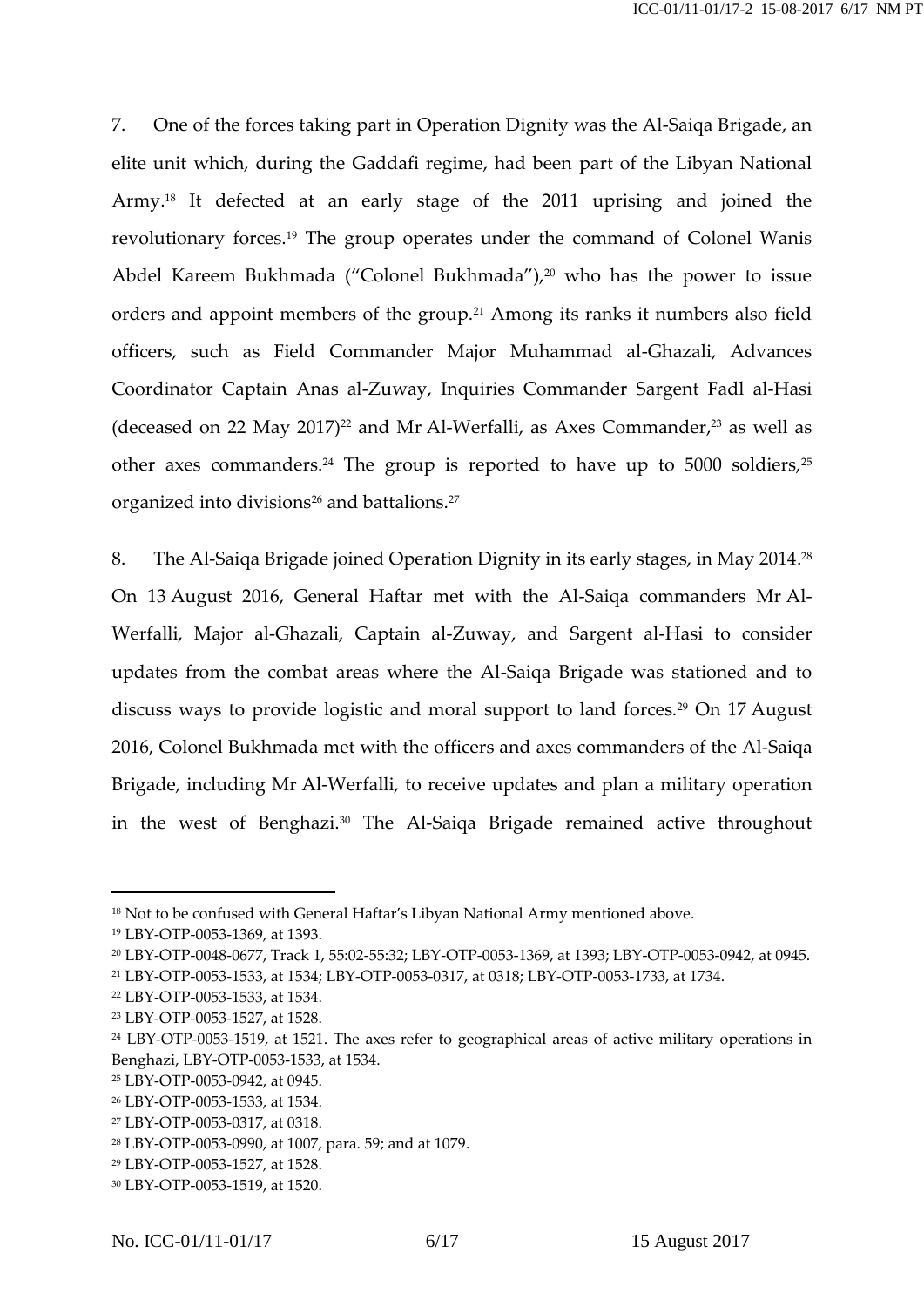Operation Dignity as the BRSC was being driven out of Benghazi, <sup>31</sup> and continued to remain engaged, making military advancements throughout the relevant period for the purpose of this warrant of arrest. 32

9. Mr Al-Werfalli joined the Al-Saiqa Brigade after the fall of the Gaddafi regime. 33 He has been in a commanding role since at least December 2015. <sup>34</sup> Currently he holds the position of Axes Commander.<sup>35</sup> He is reported to have many men under his command. <sup>36</sup> For example, on 9 April 2017, following instructions from Colonel Bukhmada, he issued an order to the al-Burkan Battalion, under the command of officer Ali Sa'd al-Tawurghi, to take up positions on the al-Sabiri axis.<sup>37</sup> Mr Al-Werfalli also has authority over at least one detention centre.<sup>38</sup>

10. Mr Al-Werfalli appears to be directly responsible for the killing of, in total, 33 persons in Benghazi or surrounding areas, between on or before 3 June 2016 and on or around 17 July 2017, either by personally killing them or by ordering their execution. The persons killed appear to have been detained and to have been either civilians or persons *hors de combat*. There is no information in the evidence to show that they have been afforded a trial by a legitimate court, whether military or otherwise, that would comport with any recognised standard of due process. The executions took place in the course of seven incidents, as described below, and were exceptionally cruel, dehumanising and degrading.

<sup>31</sup> LBY-OTP-0048-0296 and LBY-OTP-0053-1656.

<sup>32</sup> LBY-OTP-0053-1733, at 1734; LBY-OTP-0053-1735, at 1736; LBY-OTP-0053-1737, at 1738.

<sup>33</sup> LBY-OTP-0048-0686, Track 1, 50:34-50:43; LBY-OTP-0053-1476, at 1477.

<sup>34</sup> LBY-OTP-0053-1535, at 1536.

<sup>35</sup> LBY-OTP-0053-1533, at 1534.

<sup>36</sup> LBY-OTP-0048-0686, Track 1, 01:05:46-01:05:56.

<sup>37</sup> LBY-OTP-0053-0317, at 0318.

<sup>38</sup> LBY-OTP-0053-0643, at 0661, para. 90; LBY-OTP-0048-0678, Track 1, 48:48-48:55.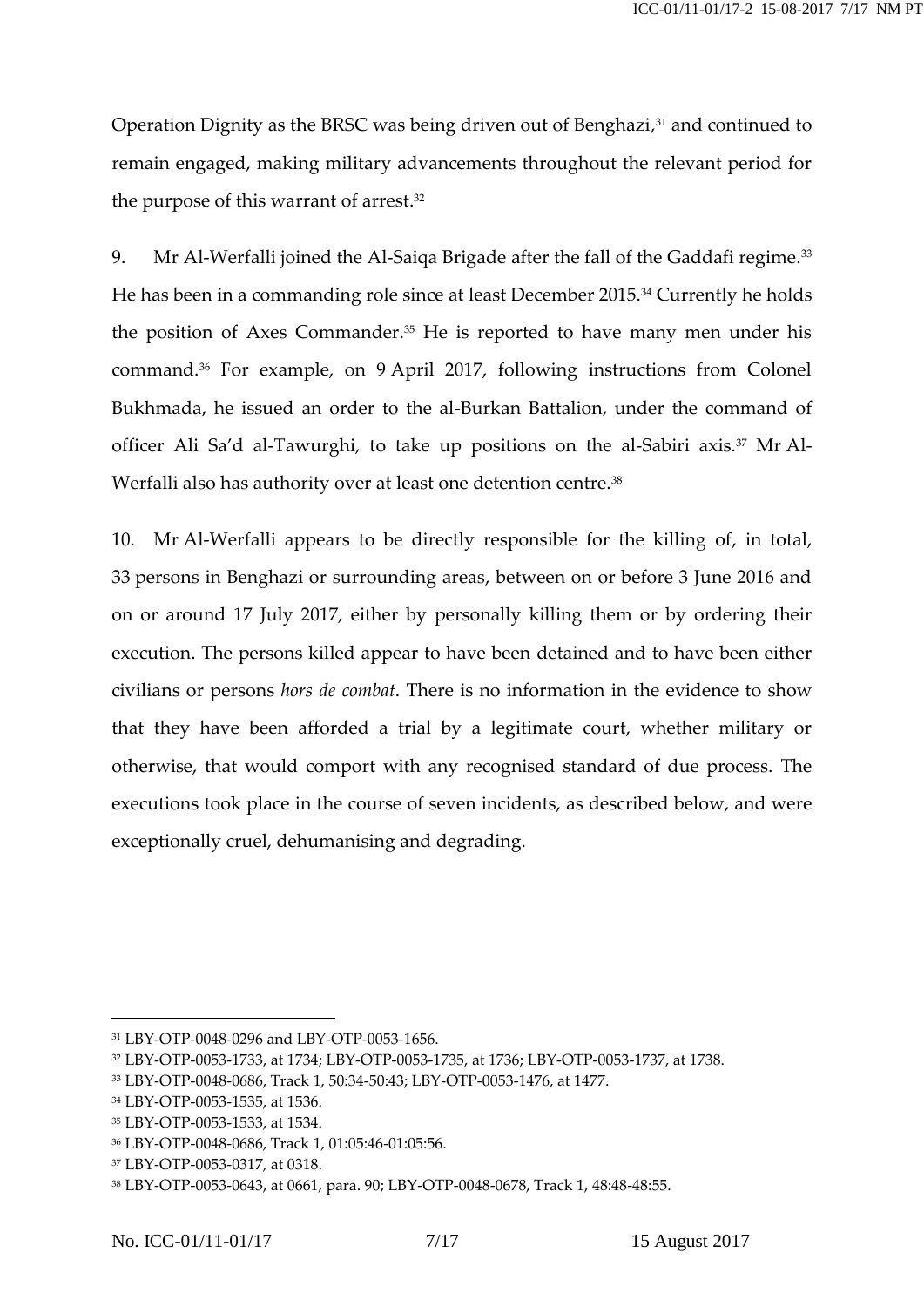#### *1. Incident One*

11. Mr Al-Werfalli, wearing camouflage trousers and carrying a weapon, is seen in a video footage to stand near a hooded, unidentified person, who is moving around an open dirt area with his arms in the air.<sup>39</sup> Mr Al-Werfalli is heard saying "Put your hands up! Put your hands up! Put your hands up!". After that, he shoots the hooded person with his left hand a number of times and the person falls on the ground. Mr Al-Werfalli approaches the body, shoots again the body on the ground for a number of times and states "You have been misled by he who did you harm. You have been misled by Satan". The video depicting this incident was posted on Facebook on 3 June 2016.<sup>40</sup>

### *2.Incident Two*

12. Mr Al-Werfalli, wearing camouflage trousers and a black t-shirt with the logo of the Al-Saiqa Brigade, and carrying a weapon, is seen in a video footage shooting with his left hand three male figures in the head. <sup>41</sup> The three persons are kneeling in front of a wall with their arms tied behind their backs. After the bodies of the three men fall, Mr Al-Werfalli shoots at the bodies a few more times. Two of the victims are alleged to have been revolutionaries in Benghazi. <sup>42</sup> The video depicting this incident was posted on social media on 20 March 2017.<sup>43</sup>

#### *3. Incident Three*

13. Mr Al-Werfalli, wearing camouflage trousers and a black t-shirt with the logo of the Al-Saiqa Brigade, and carrying a weapon, is seen in a video footage in a room, with others being present as well.<sup>44</sup> He is standing next to an unidentified man in a

<sup>39</sup> LBY-OTP-0049-0040, draft translation LBY-OTP-0049-0330.

<sup>40</sup> LBY-OTP-0049-0314, at 0314.

<sup>41</sup> LBY-OTP-0048-0582.

<sup>42</sup> LBY-OTP-0053-1502, at 1505-1506.

<sup>43</sup> LBY-OTP-0049-0314, at 0314.

<sup>44</sup> LBY-OTP-0048-0593; LBY-OTP-0048-0602.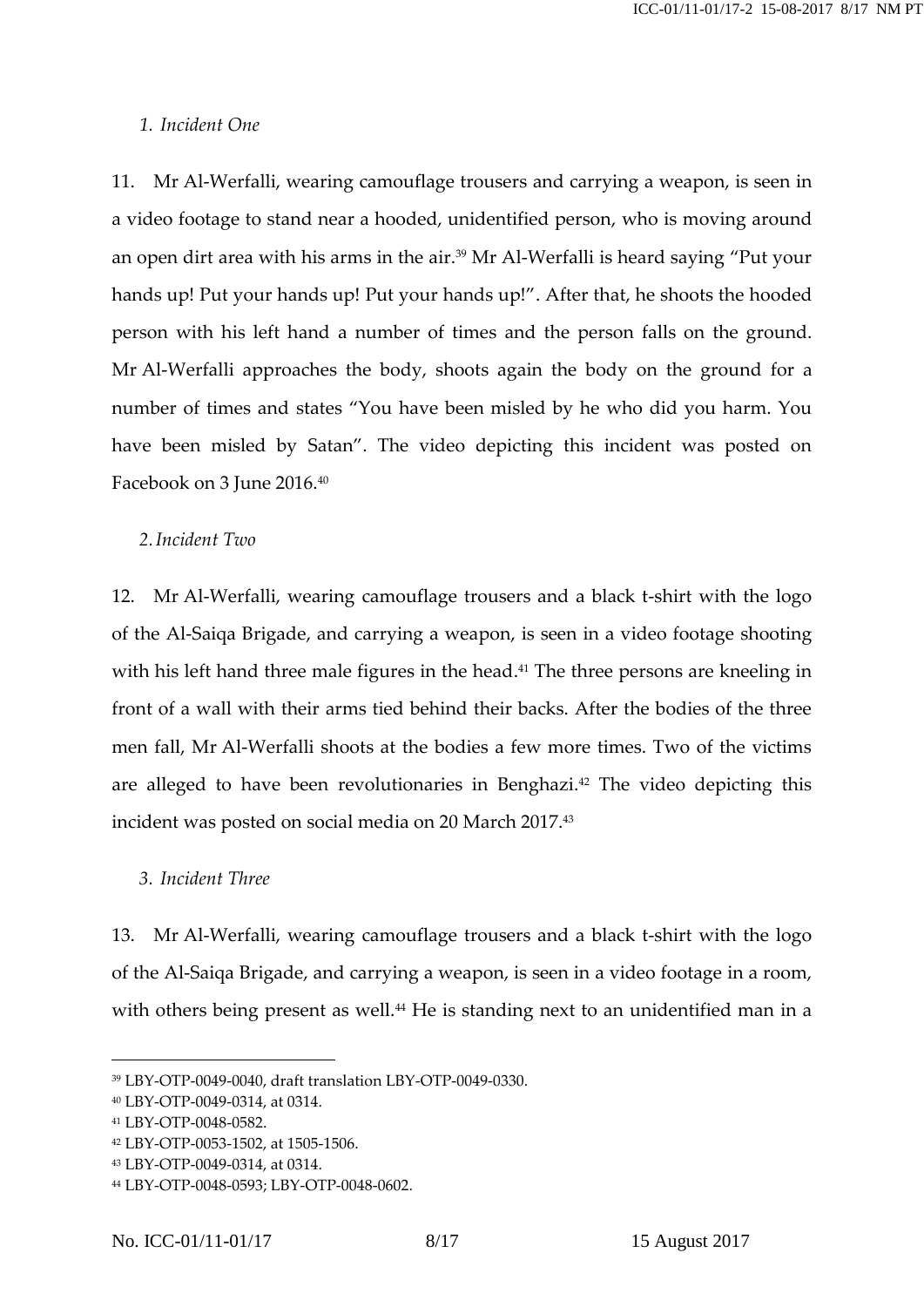white t-shirt, who is kneeling bare feet, with his hands behind his head. Mr Al-Werfalli shoots the person with his left hand in the head and continues to do so after the man falls down. The men around Mr Al-Werfalli cheer in approval and another unidentified man from the group comes forward and shoots the victim two more times. The videos depicting this incident were posted on social media on 7 and 8 May 2017.<sup>45</sup>

## *4.Incident Four*

14. Mr Al-Werfalli is seen in a video footage in an outdoor setting together with two other men who carry weapons and whose heads are covered. <sup>46</sup> The three men stand behind two other men, who are dressed in camouflage and are kneeling bare feet on the ground. The two men are claimed to be, the first, a member of the BRSC,47 and the second, possibly a member of Ansar al-Sharia.<sup>48</sup> The two men can be seen earlier in the video footage being detained in a cage. <sup>49</sup> Mr Al-Werfalli is seen walking away from the kneeling men, while the other two men with firearms walk towards them. Mr Al-Werfalli has his left hand in the air and sweeps it down towards the ground in a manner that suggests that he is ordering them to proceed with the execution. The two men shoot the kneeling persons who fall on the ground. The video depicting this incident was posted on social media on or about 22 May 2017.<sup>50</sup>

### *5.Incident Five*

15. Mr Al-Werfalli, wearing a full camouflage uniform, is seen in a video footage in an outdoor setting together with five men wearing hoods and camouflage trousers and holding firearms. <sup>51</sup> Those five hooded, armed men stand behind four other

<sup>45</sup> LBY-OTP-0049-0314, at 0315-0316.

<sup>46</sup> LBY-OTP-0048-0609, 02:37.

<sup>47</sup> LBY-OTP-0053-1669, at 1673; LBY-OTP-0048-0609, draft translation LBY-OTP-0053-1637, at 1639.

<sup>48</sup> LBY-OTP-0053-1669, at 1673; LBY-OTP-0048-0609, draft translation LBY-OTP-0053-1637, at 1639.

<sup>49</sup> LBY-OTP-0048-0609, 01:21-01:45.

<sup>50</sup> LBY-OTP-0049-0314, at 0316.

<sup>51</sup> LBY-OTP-0048-0554, 04:30.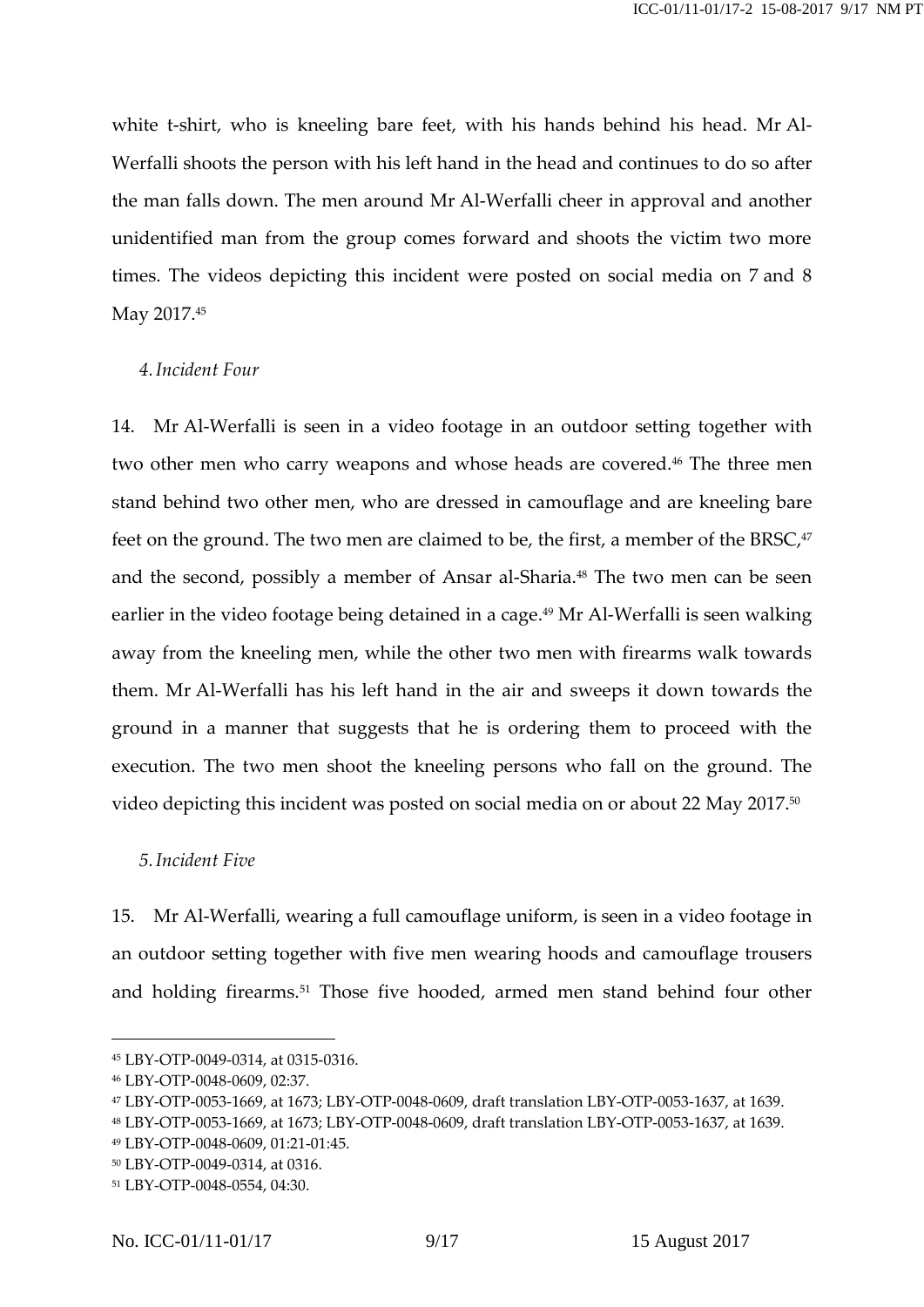hooded men, who are kneeling barefoot on the ground with their hands behind their backs. They point their firearms at each kneeling person's head. Mr Al-Werfalli raises his left hand in the air and sweeps it down towards the ground in a manner that suggests that he is ordering them to proceed with the execution. The five men shoot the four kneeling persons, who fall on the ground. The video depicting this incident was posted on social media on 9 June 2017.<sup>52</sup>

## *6.Incident Six*

16. Mr Al-Werfalli is seen in a video footage in an area of desert together with two other men who are holding firearms.<sup>53</sup> They stand behind two other persons, who are kneeling on the ground with their hands behind their back. Mr Al-Werfalli is seen speaking into the camera and then raising his left hand in the air and sweeping it down towards the ground in a manner that suggests that he is ordering the two men to proceed with the execution. The men shoot the persons kneeling, who fall on the ground. The video depicting this incident was posted on social media on 19 June 2017. 54

#### *7.Incident Seven*

17. Mr Al-Werfalli, wearing a black cap, camouflage trousers and a black t-shirt bearing the logo of the Al-Saiqa Brigade, is seen in a video footage, together with two other persons wearing camouflage trousers, black t-shirts, and holding firearms.<sup>55</sup> Mr Al-Werfalli is holding a white document from which he reads. He refers to the document as a "Decree decision" which "shall be executed today 17/07/2017". <sup>56</sup> The video also depicts 18 persons wearing orange jumpsuits and black hoods, with their hands tied behind their backs, kneeling bare feet on the ground, in

<sup>52</sup> LBY-OTP-0049-0314, at 0316.

<sup>53</sup> LBY-OTP-0048-0556.

<sup>54</sup> LBY-OTP-0049-0314, at 0317

<sup>55</sup> LBY-OTP-0049-0027, 01:12.

<sup>56</sup> LBY-OTP-0049-0326, at 0328, lines 6, 10-11.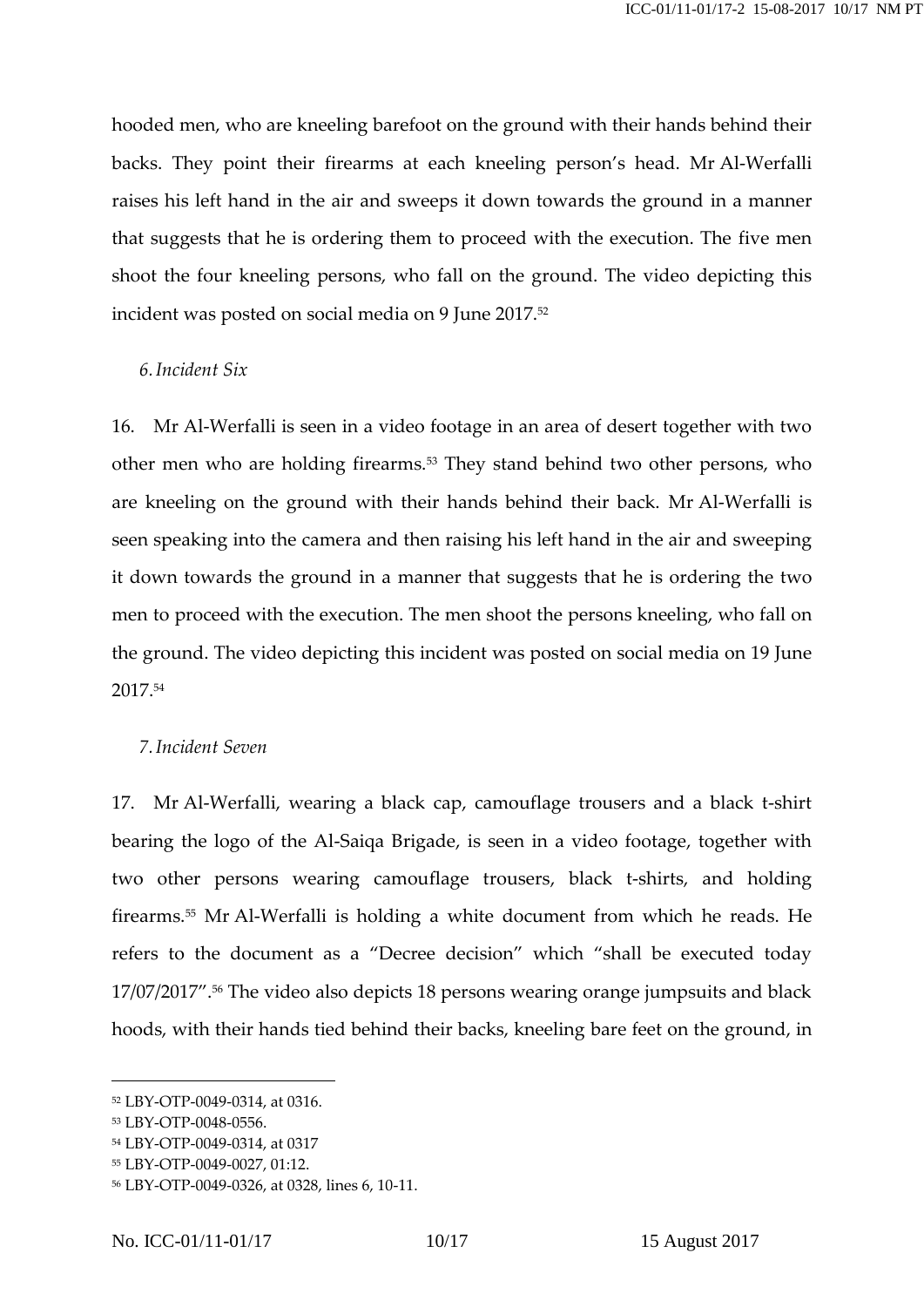four lines. After reading the document, Mr Al-Werfalli says "Attention! The first group!" and then "Ready! Aim! Fire!"<sup>57</sup> As he does so, five men in camouflage uniform, hooded, and carrying firearms, walk from behind the group of kneeling persons to the front and position themselves behind the first line of five kneeling persons. They raise their firearms at them and shoot. The persons fall on the ground. One person in the second line also falls. The shooters then return behind the group of the other kneeling persons.

18. Then Mr Al-Werfalli is recorded saying "The second group! Ready! Aim! Fire!"<sup>58</sup> As he does so, five men walk again from behind the group and position themselves behind the second line of five kneeling persons. The person who has collapsed during the first shooting is pulled back to his knees by one of the men. The five men then raise their firearms and shoot the five kneeling persons, who fall on the ground. The shooters then return behind the group of the other kneeling persons.

19. When Mr Al-Werfalli says "Attention! Attention, the third group!" and "Ready! Aim! Fire!"<sup>59</sup> five men walk again from behind the group, position themselves behind the third line of five kneeling persons, raise their weapons and shoot them. The persons fall on the ground and the shooters return behind the group of the remaining kneeling persons.

20. Mr Al-Werfalli and the two other persons wearing camouflage trousers, black t-shirts, and holding firearms then walk behind the final line of three remaining kneeling persons. Mr Al-Werfalli is seen to still hold the white document from which he has read earlier. Mr Al-Werfalli and the other two men raise their firearms and shoot the three kneeling persons, who fall on the ground. He and one of the other

<sup>57</sup> LBY-OTP-0049-0326, at 0328, lines 11 and 14.

<sup>58</sup> LBY-OTP-0049-0326, at 0328, line 21.

<sup>59</sup> LBY-OTP-0049-0326, at 0328, lines 29 and 32.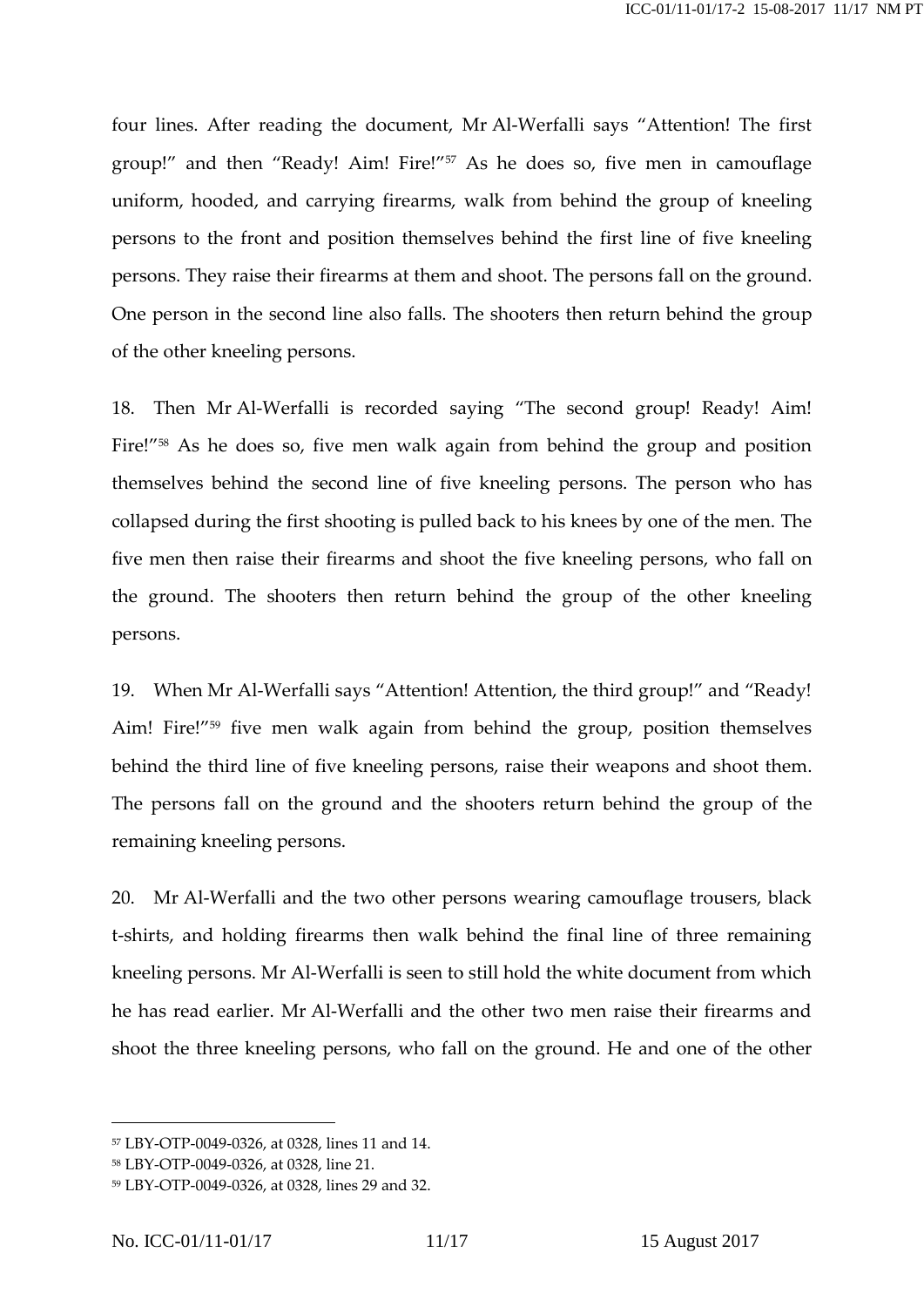men fire some additional shots towards the persons on the ground before walking away.

21. In the same video, in a new segment, Mr Al-Werfalli, wearing a black cap, camouflage trousers and a black t-shirt bearing the Al-Saiqa Brigade logo, is seen together with two men wearing orange jumpsuits and black hoods kneeling on the ground.<sup>60</sup> One of the two kneeling men has his hands in front of him while the other has his hands on the back of his head. Mr Al-Werfalli is holding a white document folded in his hand. He is recorded saying "Ready! Aim! Fire!"<sup>61</sup> As he does so, two hooded men in camouflage, carrying firearms, walk forward, raise their weapons and shoot at the two kneeling persons, who fall on the ground. The men fire some additional shots at the victims before walking away.

22. The video depicting this incident, involving in total 20 executed persons, was posted on social media on 23 July 2017. <sup>62</sup> The data indicates that the video may have been uploaded in the Benghazi area, in Libya.<sup>63</sup>

## **III. Jurisdiction of the Court and Admissibility**

23. The Chamber finds, pursuant to article 19(1) of the Statute, on the basis of the material submitted and without prejudice to its future determinations on the matter, that the case against Mr Al-Werfalli falls within the jurisdiction of the Court. In particular, the seven incidents occurring in Benghazi or surrounding areas between on or before 3 June 2016 until on or about 17 July 2017 are associated with the ongoing armed conflict underlying the referral by the Security Council pursuant to article 13(b) of the Statute concerning the situation on the territory of Libya since

<sup>60</sup> LBY-OTP-0049-0027, 04:19.

<sup>61</sup> LBY-OTP-0049-0326, at 0329, line 45.

<sup>62</sup> LBY-OTP-0049-0314, at 0318.

<sup>63</sup> LBY-OTP-0049-0304, at 0306.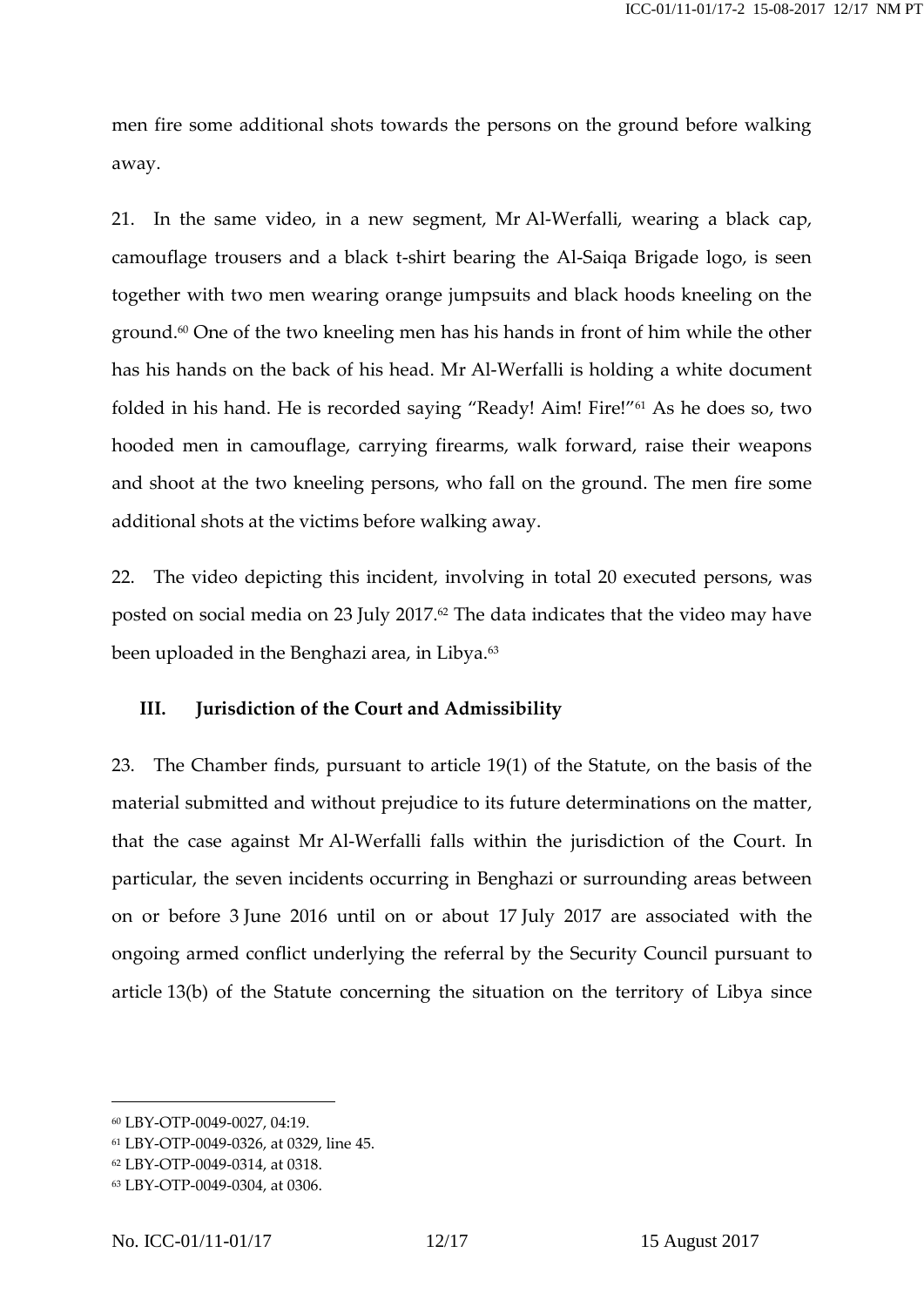15 February 2011. <sup>64</sup> Importantly, the Chamber recalls that the Al-Saiqa Brigade has been involved in this non-international armed conflict ever since the days of the revolution against the Gaddafi regime. Therefore the Chamber concludes that the alleged crimes described in the Application are sufficiently linked with the situation that triggered the jurisdiction of the Court through the Security Council referral.<sup>65</sup>

24. The Chamber declines, at this stage, to use its discretionary *proprio motu* power to determine the admissibility of the case against Mr Al-Werfalli as there is no ostensible cause or self-evident factor which impels it to exercise its discretion pursuant to article 19(1), second sentence, of the Statute. 66

## **IV. Requirements of Article 58(1) of the Statute**

*1. Whether Mr Al-Werfalli has committed a crime under the jurisdiction of the Court (Article 58(1)(a) of the Statute)*

25. The Chamber finds that there are reasonable grounds to believe that an armed conflict not of an international character has been ongoing on the territory of Libya, from at least early March 2011, between governmental forces and different organized armed groups, or among various such armed groups, which include the Al-Saiqa Brigade. The Al-Saiqa Brigade has been involved in the armed conflict ever since the days of the revolution against the Gaddafi regime and since May 2014, against the forces opposing Operation Dignity, in particular the BRSC.

26. The Chamber finds that there are reasonable grounds to believe that (i) the Al-Saiqa Brigade was organized in a hierarchical structure, with field commanders,

<sup>64</sup> S/RES/1970 (2011). Pre-Trial Chamber I, *Prosecutor v. Callixte Mbarushimana*, "Decision on the Prosecutor's Application for a Warrant of Arrest against Callixte Mbarushimana", ICC-01/04-01/10-1, 28 September 2010, paras 5-7.

<sup>65</sup> Pre-Trial Chamber I, *Prosecutor v. Callixte Mbarushimana*, "Decision on the 'Defence Challenge to the Jurisdiction of the Court'", ICC-01/04-01/10-451, 26 October 2011, para. 16.

<sup>66</sup> Appeals Chamber, *Situation in the Democratic Republic of the Congo*, "Judgment on the Prosecutor's appeal against the decision of Pre-Trial Chamber I entitled 'Decision on the Prosecutor's Application for Warrants of Arrest, Article 58"', ICC-01/04-169, 13 July 2006, paras 1-2, 52.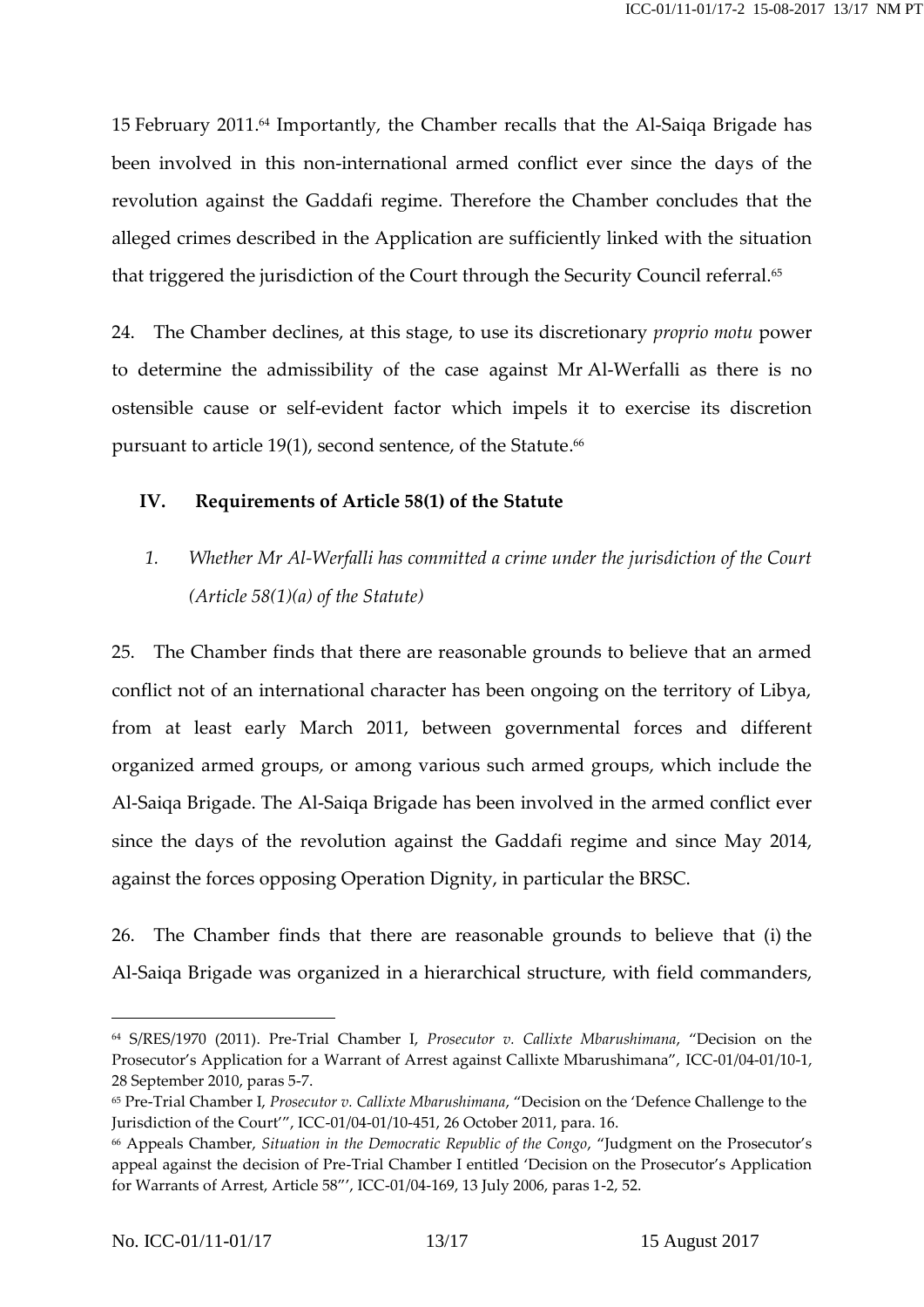acting under the overall command of Colonel Bukhmada; (ii) orders circulated down the chain of command and were obeyed; and (iii) the brigade had the ability to plan military operations and put them into effect. <sup>67</sup> Further, the evidence shows that the violence among the above mentioned armed groups has been protracted, rising above the level of isolated and sporadic acts of violence,<sup>68</sup> with the parties to the conflict employing airstrikes, and missile and/or mortar attacks over long periods of time. Notably, the conflict has also attracted the attention of the Security Council.<sup>69</sup>

27. The Chamber finds reasonable grounds to believe that the acts described in Section II (Incidents 1 to 7) constitute the war crime of murder and were committed in the context of and were associated with an armed conflict not of an international character, pursuant to article 8(2)(c)(i) of the Statute. This finding does not prejudice the Prosecutor to amend the legal characterisation of the acts described in the incidents as set out in this warrant of arrest. $^{70}$ 

28. Further, the Chamber finds that Mr Al-Werfalli personally committed the murders described in Incidents 1, 2, 3 and one of the murders described in Incident 7, and that he ordered, as a superior to others in the Al-Saiqa Brigade, the commission of the murders described in Incidents 4, 5, 6, and 19 of the murders described in Incident 7. The Chamber is further satisfied that he acted with intent and knowledge, and that he was aware of the status of the victims and of the factual circumstances that established the existence of the non-international armed conflict.<sup>71</sup> The Chamber therefore finds reasonable grounds to believe that Mr Al-Werfalli bears individual criminal responsibility as a direct perpetrator under article 25(3)(a)

<sup>67</sup> Trial Chamber I, *Prosecutor v. Thomas Lubanga Lyilo*, "Judgment pursuant to Article 74 of the Statute", ICC-01/04-01/06-2842, 14 March 2012, paras 534-538.

<sup>68</sup> Article 8(2)(d) of the Statute.

<sup>69</sup> S/RES/1970 (2011); S/RES/1973 (2011).

<sup>&</sup>lt;sup>70</sup> In particular, "the staging of these executions in front of the camera and the posting of the videos to social media", the Application, para. 156.

<sup>&</sup>lt;sup>71</sup> Article 30 of the Statute; Article  $8(2)(c)(i)$ -1, Elements of Crimes.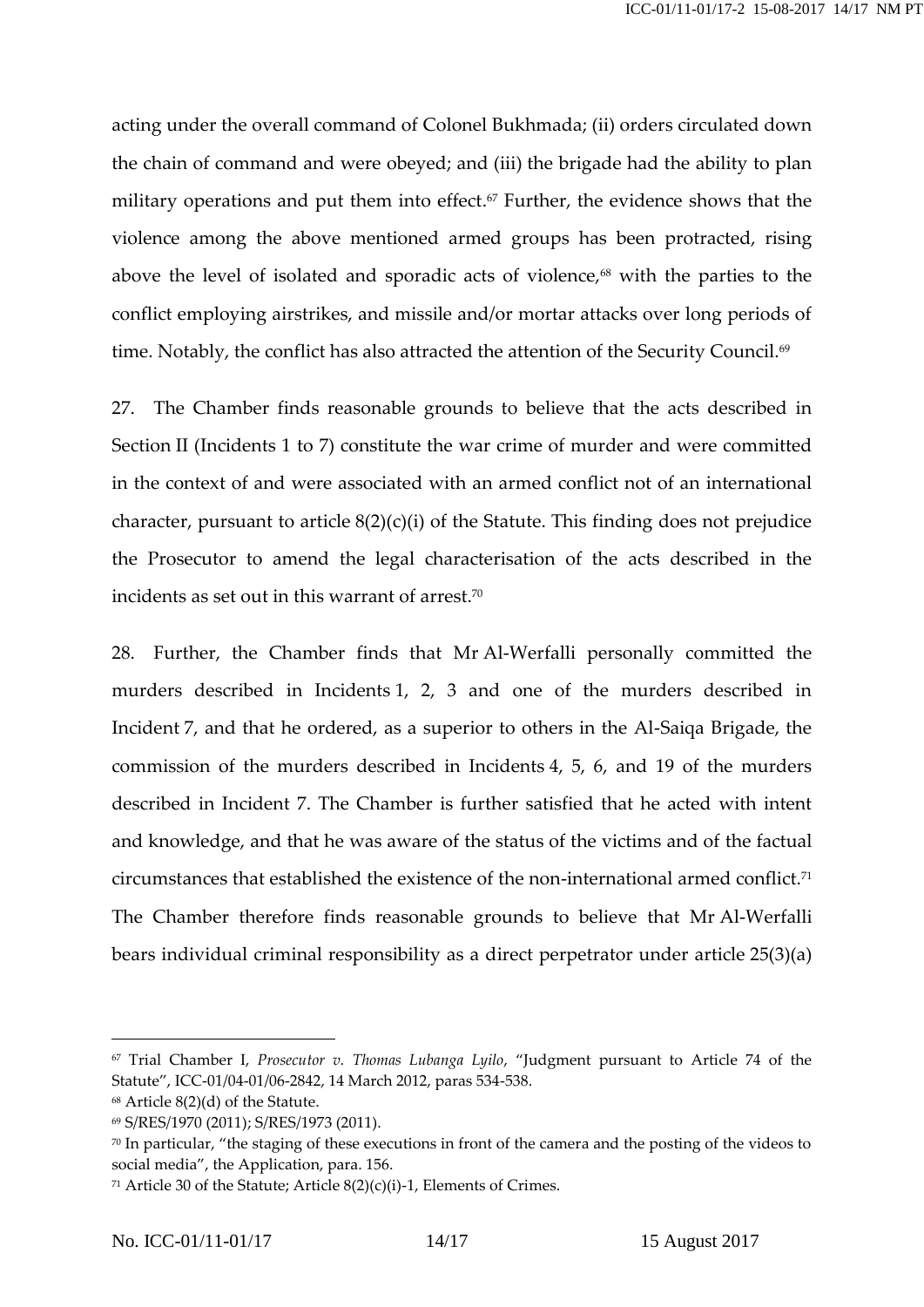of the Statute, <sup>72</sup> and under article 25(3)(b) of the Statute<sup>73</sup> for ordering the commission of crimes. This does not prejudice the Prosecutor to amend the legal characterisation of Mr Al-Werfalli's criminal responsibility in light of the evidence presented at a later stage.

# *2. Whether the arrest of Mr Al-Werfalli appears necessary (Article 58(1)(b) of the Statute)*

29. Finally, the Chamber is satisfied, in conformity with article 58(1)(b) of the Statute, that the arrest of Mr Al-Werfalli appears necessary to ensure that (i) he is prevented from continuing with the commission of these crimes or related crimes arising out of the same circumstances, as described in Section II; and (ii) he appears at trial. Considering the pattern of executions committed over the past months, since March 2017, and the recent escalation of Mr Al-Werfalli's conduct, the Chamber is of the view that Mr Al-Werfalli, unless prevented, is likely to continue to carry out crimes of similar gravity in the near future. The posting on social media of the videos depicting the executions, and the frequency and particular cruelty with which they are carried out satisfy the Chamber that Mr Al-Werfalli is unlikely to cooperate with a summons to appear, within the meaning of article 58(7) of the Statute. Thus, the issuance of a warrant of arrest is necessary.

## **V. Classification**

30. Pursuant to regulation 23*bis*(3) of the Regulations of the Court, and considering the reasons provided by the Prosecutor in her Application, the Chamber is of the view that it may issue the warrant of arrest publicly. At the same time, the Prosecutor is ordered to prepare a public redacted version of the Application as soon as possible.

<sup>72</sup> Pre-Trial Chamber II, *Prosecutor v. Bosco Ntaganda*, "Decision Pursuant to Article 61(7)(a) and (b) of the Rome Statute on the Charges of the Prosecutor Against Bosco Ntaganda", ICC-01/04-02/06-309, 9 June 2014, para. 136.

<sup>73</sup> Pre-Trial Chamber II, *Prosecutor v. Sylvestre Mudacumura*, "Decision on the Prosecutor's Application under Article 58", ICC-01/04-01/12-1-Red, 13 July 2012, para. 63.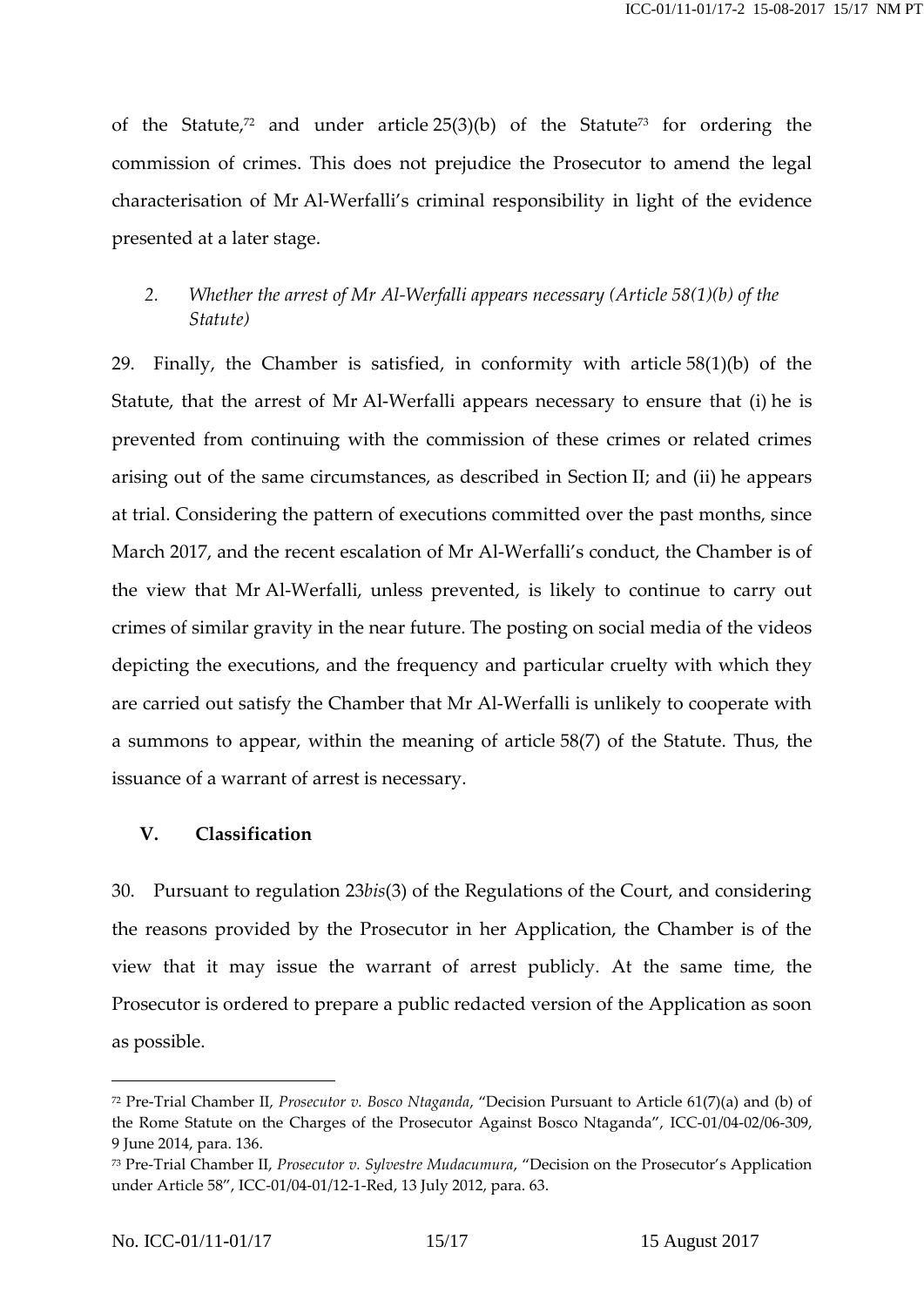#### **FOR THESE REASONS, THE CHAMBER HEREBY**

**ISSUES** a warrant of arrest for **Mahmoud Mustafa Busayf AL-WERFALLI**, a Libyan national, born in 1978, reported to live at Square 8, Number 40 Qundulah Road in the Bu-Hadimah area of Benghazi, commander in the Al-Saiqa Brigade, for his alleged criminal responsibility pursuant to articles 25(3)(a) and (b) of the Statute, for the war crime of murder under article  $8(2)(c)(i)$  of the Statute, in seven incidents against 33 persons as described in Section II, which took place from on or before 3 June 2016 until on or about 17 July 2017 in Benghazi or surrounding areas, in Libya;

**DECIDES** that the warrant of arrest is issued publicly and may be communicated to any State or international organisation for the purpose of its execution;

**DECIDES** that, as soon as practicable, the Registrar shall: (i) prepare a request for cooperation seeking the arrest and surrender of Mr Al-Werfalli and containing the information and documents required by articles 89(1) and 91 of the Statute and rule 187 of the Rules of Procedure and Evidence; and (ii) transmit, in consultation and coordination with the Prosecutor, the request to the competent authorities of Libya or any other relevant State, or to any other competent authority, in accordance with article 87 of the Statute and Resolution 1970 of the United Nations Security Council to cooperate with the Court for the purpose of executing the request for arrest and surrender of Mr Al-Werfalli;

**DIRECTS** the Registrar to prepare and transmit to any relevant State, in consultation and coordination with the Prosecutor, any request for transit pursuant to article 89(3) of the Statute or any request for provisional arrest pursuant to article 92 of the Statute which may be necessary for the surrender of Mr Al-Werfalli;

**ORDERS** the Prosecutor to transmit to the Registry and to the Chamber all information available to her that may be of assistance in the execution of the request for arrest and surrender as well as any information of relevance to assessing any